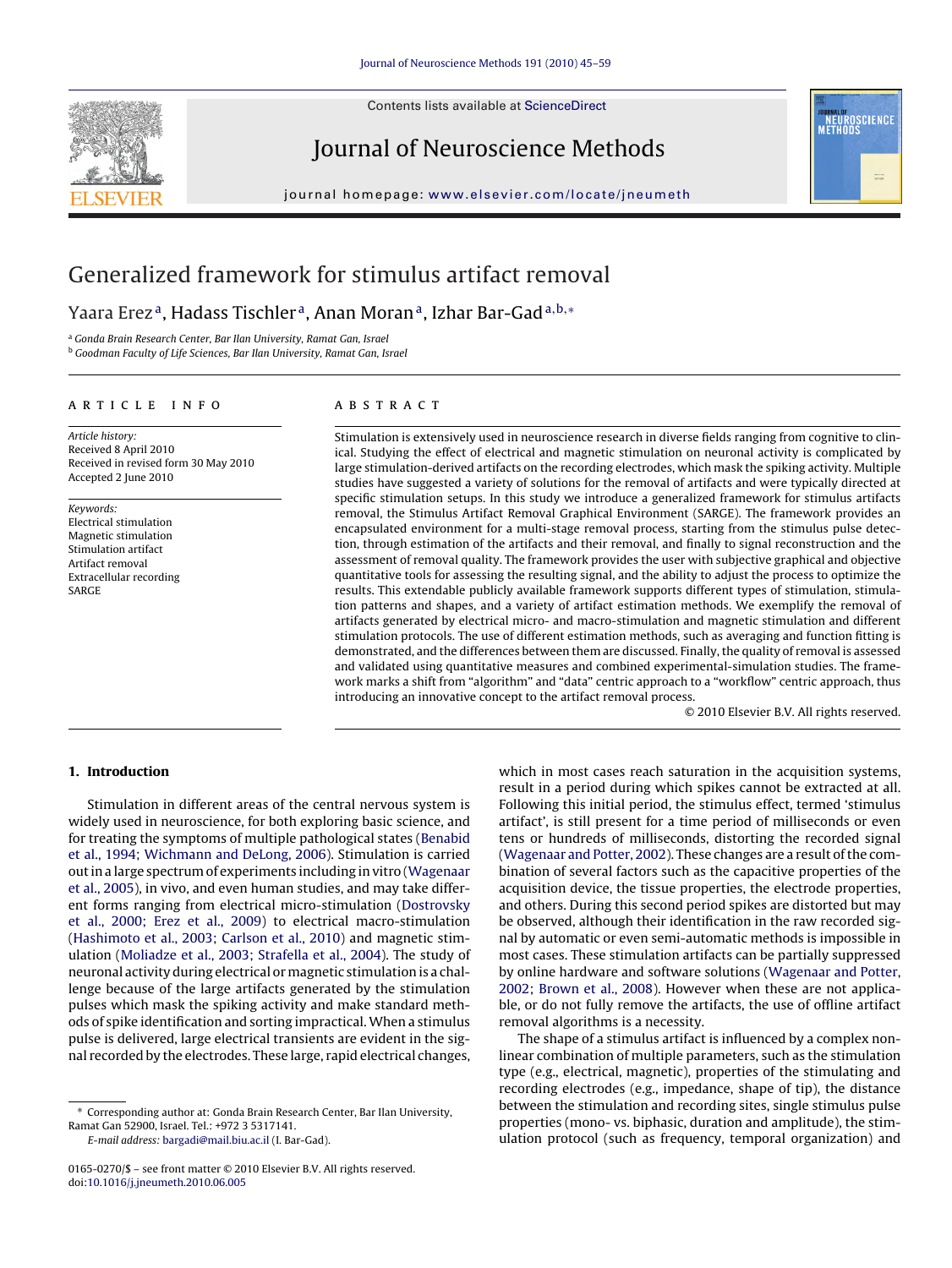even properties of the amplification, filtering and acquisition system [\(Ranck, Jr., 1975; Merrill et al., 2005\).](#page-14-0) Previous studies have demonstrated the utility of offline removal of stimulation artifacts using different methods, which can be divided into three main types. The first type includes methods in which the stimulus artifact is removed, including its decaying tail, and set to baseline values or replaced by a linear interpolation linking the two closest remaining sampled points before and after the pulse [\(O'Keeffe et](#page-14-0) [al., 2001; Heffer and Fallon, 2008\).](#page-14-0) This type of removal is efficient in terms of time, but inevitably leads to a loss of spiking activity within the whole tail of the artifact. The other two types try to cope with the tail of the artifact to preserve the spiking information that might exist there. The second type covers averaging-based methods. These methods assume that consecutive artifacts of stimulation pulses are similar in shape, and therefore can be removed using the average shape ([Wichmann, 2000; Hashimoto et al., 2002;](#page-14-0) [Montgomery, Jr. et al., 2005\),](#page-14-0) while preserving the spiking activity which differs following different stimulation pulses. The third type includes function fitting methods, in which a specific function (or function family) is fitted for each stimulus artifact. After the subtraction of the function, which approximates the slow components of change in the signal, the spiking activity, which is characterized by rapid changes in the signal, can be extracted. Different functions may be used for this artifact removal, and are primarily based on their resemblance to the shape of the artifact. For example, in many cases the artifacts decay exponentially; thus, an exponential function, or the sum of two exponential functions, may be fitted to the artifact [\(Harding, 1991\).](#page-13-0) Another family of functions that may be fitted to the artifacts is polynomials of varying degrees, where a single polynomial can be fitted for the whole artifact, or a different polynomial can be fitted for a predefined window around each sampled point ([Wagenaar and Potter, 2002\).](#page-14-0)

Previous solutions for the removal of artifacts focused on specific data sets of stimulation which were performed for special purposes. This required the de novo development of an artifact removal solution tailor-made for each stimulation configuration. In this paper we address this problem by introducing a general framework, the Stimulus Artifact Removal Graphical Environment (SARGE), aimed at the removal of artifacts from multiple types of stimulations (micro-stimulation, macro-stimulation, magnetic stimulation) and stimulation patterns (high frequency, low frequency, etc.). The SARGE has a graphical interface for a multi-stage process that considers multiple aspects of the stimulus and recorded signal to best remove the artifacts and reconstruct the signal, thus enabling the extraction of spiking activity. It combines semi-automatic calculations, but also makes it possible to adjust various parameters to different artifacts. The framework provides a convenient graphical user interface (GUI) and workspace in which large data sets can be relatively easily processed, as increasing amounts of data can be acquired as a result of the advanced technology. Additionally, quality assessment tools are provided within the framework to insure accurate results and successful extraction of spiking activity in later stages of analysis. In this study, we present the SARGE and the methods of analysis, and illustrate their application on simulated data and on experimental recordings from behaving animals.

#### **2. Materials and methods**

#### 2.1. Animals and electrophysiological recordings

Neurophysiological recordings from three cynomolgus (Macaca fascicularis) male monkeys were used. The monkeys' water and food consumption and weight were checked daily and their health was monitored by a veterinarian. All procedures were in accordance with the National Institutes of Health Guide for the Care and Use of Laboratory Animals and Bar Ilan University guidelines for the use and care of laboratory animals in research and were approved and supervised by the Institutional Animal Care and Use Committee (IACUC). Full details of the experimental protocol appear elsewhere [\(Erez](#page-13-0) [et al., 2009\).](#page-13-0) Briefly, data were acquired simultaneously via up to 12 glass-coated tungsten microelectrodes (impedance 0.2–0.7 M $\Omega$ at 1 kHz). The electrode signal was amplified (\*1000) and bandpass filtered (2–8000 Hz four-pole Butterworth filter) (MCP-Plus 4.10, Alpha–Omega Engineering, Nazareth, Israel). The signal was continuously sampled at 40 kHz with 14-bit resolution (Alphamap 10.10, Alpha–Omega Engineering), yielding a  $\sim$ 0.5 μV acquisition amplitude resolution.

#### 2.2. Stimulation

Three basic types of stimulation were used to assess the performance of the artifact removal framework: electrical micro-stimulation, electrical macro-stimulation and magnetic stimulation. All recording protocols were comprised of a period of spontaneous baseline activity followed by the application of stimulation.

#### 2.2.1. Electrical micro-stimulation

Monopolar micro-stimulation generated using an optically isolated stimulator (STG-2008, Multichannel Systems, Reutlingen, Germany) was delivered using one of the microelectrodes (impedance 0.2–0.35 M $\Omega$  at 1 kHz). The stimulation pulses were current stabilized and consisted of  $40-80 \,\mu$ A biphasic (200 $\,\mu$ s cathodal followed by 200  $\mu$ s anodal phase) pulses. The distance between the stimulating and recording electrodes varied and ranged from  $\sim$ 500 µm up to 5 mm.

Multiple patterns of stimulation were used for the assessment: (1) continuous stimulation, either at a high frequency (HF) (135 Hz) or low frequency (LF) (10 Hz), (2) bursts of stimulation—30 bursts of stimulation, separated by an interval of 500 ms; each burst was comprised of 40 pulses at 135 Hz, (3) continuous high frequency stimulation with variable intervals between pulses (5, 6, 7, 8, 9 ms, equally distributed, yielding an average frequency of 135 Hz).

#### 2.2.2. Electrical macro-stimulation

Electrical macro-stimulation was used to simulate the pulses applied for therapeutic purposes during deep brain stimulation (DBS) in Parkinson's disease and other disorders. Monopolar macro-stimulation generated using an optically isolated stimulator (STG-2008, Multichannel Systems) was delivered through a Narylene coated 28 G tube (impedance 2 k $\Omega$  at 1 kHz). The stimulation pulses were voltage stabilized and consisted of 0.5–3 V monophasic (60 µs cathodal phase) or 2–6 V biphasic (200 µs cathodal followed by 200  $\mu$ s anodal phase) pulses. These were applied at a continuous high frequency (125 Hz or 135 Hz) for 120 s. The distance between the stimulating and recording electrodes varied and ranged from  $\sim$ 500 µm up to 4 mm.

#### 2.2.3. Magnetic stimulation

Magnetic stimulation pulses were generated using a custommade magnetic stimulator. The stimulation was applied using a custom-made 25 mm diameter circular coil. The stimulation pulses were comprised of a cosine shape, with a 200  $\mu$ s cycle length. The generated fields were up to 1.5 T using voltages of 200–800 V. The stimulation pulses were applied using the coil located within the recording chamber. Each stimulation session consisted of 60–120 pulses at a frequency of 0.2–4 Hz.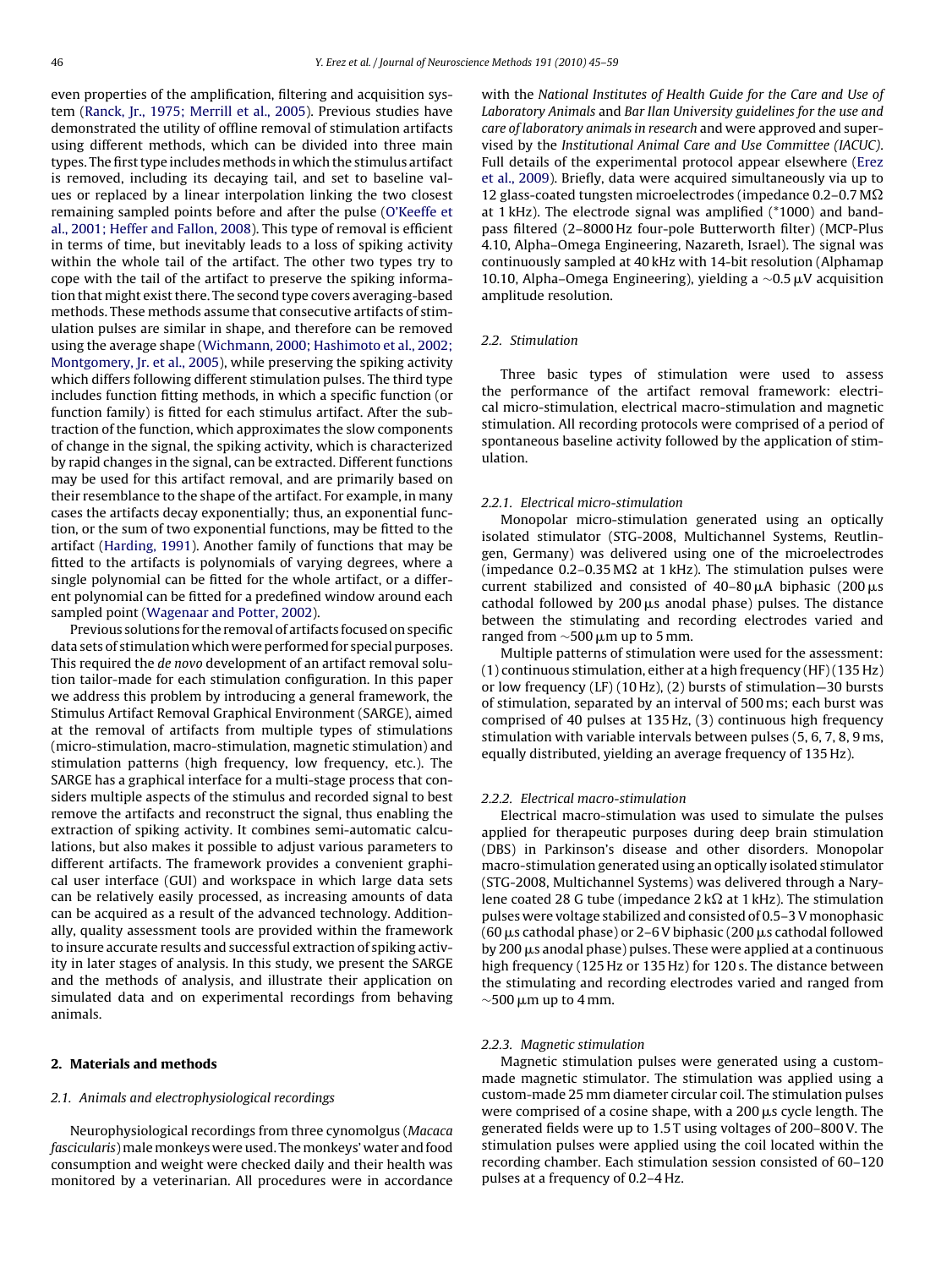# 2.3. Simulated data

The simulated data used for validation of the artifact removal were comprised of recorded signals, to which simulated artifacts were added. The artifacts were based on the typical shape of electrical biphasic micro-stimulation artifacts of the form:

$$
a(t) = e^{-\tau \cdot t} \cdot \text{sinc}(\lambda \cdot t) \tag{1}
$$

where  $\tau$  is the time constant of the decaying exponent and  $\lambda$  is the cycle length of the sin c function. The mean values of  $\tau$  and  $\lambda$  were manipulated, and the variability between consecutive artifacts was changed using different widths of the distributions of  $\tau$  and  $\lambda$ . This function was chosen because of its resemblance to typical artifacts observed in real neuronal recorded data.

# 2.4. Software

The SARGE and its validation software were written using custom-made MATLAB (V2007B, Mathworks, Natick, MA) programs. The full framework is publicly available at: [http://neurint.](http://neurint.ls.biu.ac.il/software/SARGE) [ls.biu.ac.il/software/SARGE.](http://neurint.ls.biu.ac.il/software/SARGE) The SARGE has a graphical frontend in which all the stages of removal can be performed using a button click, following the adjustment of parameters within the GUI (Fig. 1). The software is extensible, allowing customization of the processing stages and import/export functions, if needed. The raw input files accepted by the SARGE are standard MATLAB data files,

and there are no data acquisition requirements such as digitization rate or voltage range. No additional software other than MATLAB is required for the operation of the application.

# **3. Results**

The framework is based on a multi-stage data flow to remove the stimulation artifacts. Briefly, the onsets of the stimulus pulses are detected and the signal is then divided into segments according to the detected pulses. A segment is defined as the part of the signal that starts at the pulse onset, and ends at the onset of the consecutive pulse. Later, the artifact at each segment is estimated and removed, and the artifact-free segments are concatenated to reconstruct the artifact-free signal. Finally, the artifact-free signal is filtered and an assessment of the quality of removal is conducted. At any given stage, the user can go back to execute previous stages of analysis, adjust parameters and improve the artifact removal quality. The process consists of sequential stages as follows [\(Fig. 2\):](#page-3-0)

- 1. Pre-processing filter (optional).
- 2. Stimulus detection.
- 3. Artifact shape estimation.
- 4. Artifact removal.
- 5. Signal reconstruction.
- 6. Post-processing filter.
- 7. Quality assessment.



Fig. 1. The SARGE GUI. A screenshot of the SARGE application. (A) Menu options for loading data, exporting data, quality assessment, etc. (B) The main graphical view of the continuous data signals. The artifact-free signal is presented, superimposed on the raw signal. (C and D) Artifact removal stages (C): detection, estimation and removal, reconstruction and filtering. Each stage is performed using a button click, following the adjustment of parameters (D). (E) A graphical view of a raw single segment and its artifact estimation. (F) A graphical view of a single artifact-free segment. (G) Feedback buttons and text regarding the operations that were performed in the SARGE.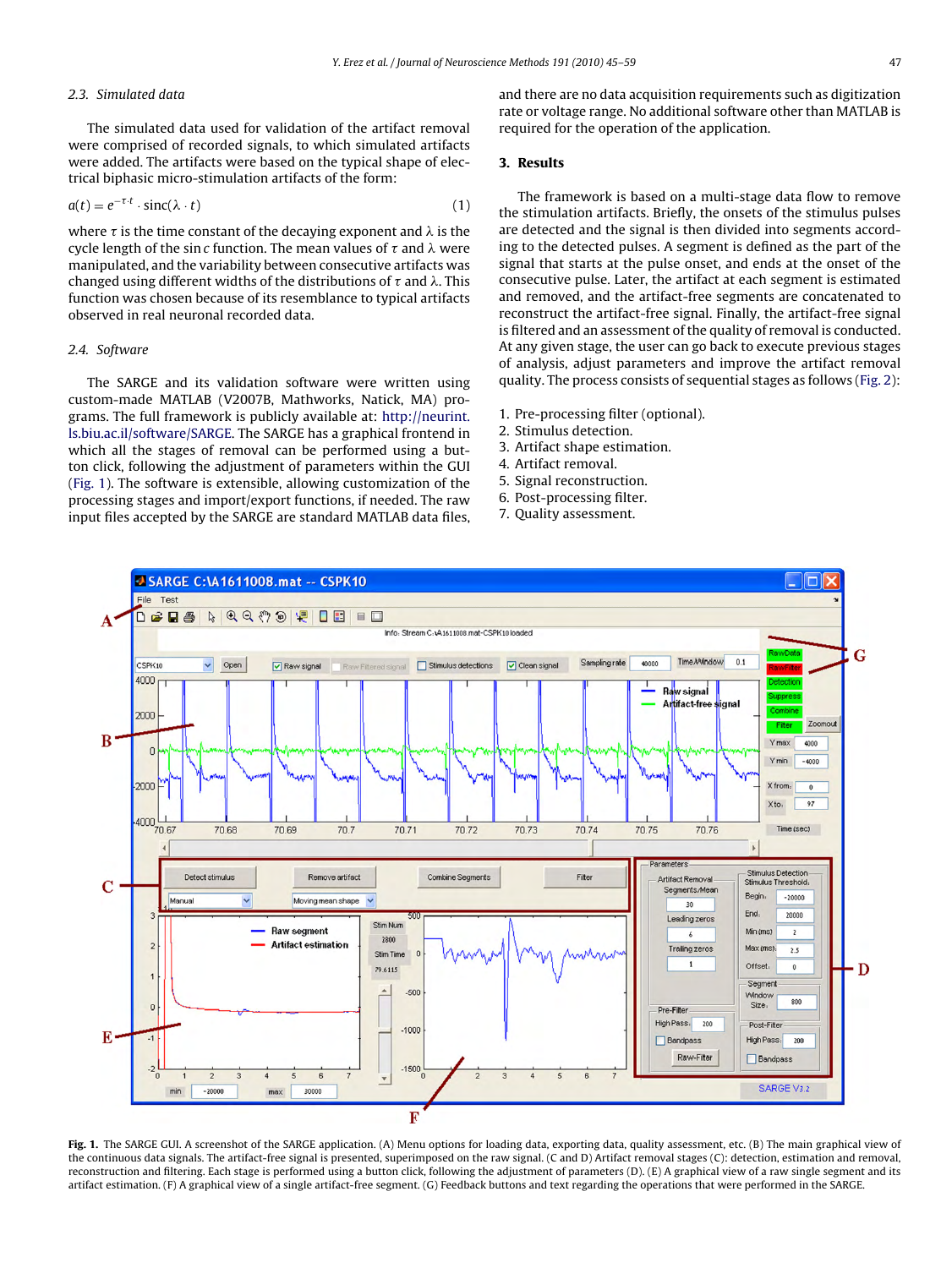<span id="page-3-0"></span>

**Fig. 2.** Framework workflow scheme. A diagram of the analysis flow (left), accompanied by an example of a globus pallidus external segment (GPe) neuron recorded during local electrical high frequency micro-stimulation (right). Five stimulation pulses are presented in the raw signal, marked by gray dashed lines at the stimulus detection stage. The third pulse (framed) is enlarged, and the artifact shape (gray) is superimposed on the original signal (black) at the artifact shape estimation stage. The signal following the single pulse is presented after the artifact removal, and the segments of all pulses are then concatenated to reconstruct the signal. Finally, the signal is filtered to complete the artifact removal process, and then tested for its quality.

# 1. Pre-processing filter

The raw signal is dominated in some cases by low frequency changes, as a result of both the neuronal based activity (local field potential—LFP) and the slow components of the response to the stimulation pulses. These low frequency changes, when they significantly affect the raw signal, may impair the ability to properly remove the simulation artifacts. In such cases, it may be essential to filter the raw signal using a zero-phase high pass filter with a cutoff frequency well below the frequency typical to spiking activity. However, such a filter changes the original stimulus artifact shape and typically makes its temporal structure more complex, thus possibly making the next stages more problematic. Therefore, the pre-processing filter is used only when unavoidable.

# 2. Stimulus detection

Correct detection of the timing of stimulation pulse onset is crucial for subsequent removal. Clock synchronization of the stimulation and acquisition systems are the only way to guarantee exact timing between them. However, most acquisition systems work asynchronously with the stimulating system and are thus limited to synchronization at the timing level of the sampling interval (1/sampling rate). The simplest method for detection of the stimulation pulses is by using the digital pulses emitted by the stimulator marking the beginning and end of each stimulation pulse. However, in some cases these markers are unavailable, or their sampling rate does not match the sampling rate of the recorded signal, thus using them may lead to small but significant deviations from the exact timing of pulses. In these cases, the identification of the signal depends on identifying aspects of the structure of the artifact and typically the threshold crossing of the recorded signal is used for the detection of pulse onset.

Following the pulse onset, the recorded signal undergoes an initial period of considerable electrical changes, during which spiking activity cannot be detected at all. This non-usable period (NP) defines the part of the signal that will be omitted during the later stage of artifact estimation, as well as the remaining part of the segment (usable period, UP) in which the artifact will be estimated and spiking activity can be extracted following its removal.

The primary component of the NP, which starts immediately after pulse onset, is the saturation period (SP). However, instead of using the SP per-se, a voltage threshold crossing is used in the SARGE to determine the end of the NP for two reasons. First, the voltage changes at the first few samples (usually 1–3 samples for 40 kHz sampling rate) following the SP are typically very steep, and distort the estimation of the artifact. In these cases, the NP is always equal to or longer than the SP (NP = SP for voltage thresholds equal to the saturation values). Second, in some cases the signal does not reach saturation (e.g., when using electrical macro-stimulation and recording at a distant site). In the absence of the SP, voltage threshold must be used to determine the NP.

The voltage threshold can be adjusted manually within the SARGE GUI, and the threshold crossing can be limited to a predefined time range according to the pulse duration. The values of the thresholds (negative and/or positive) depend on the stimulus pulse shape (biphasic vs. monophasic, anodal vs. cathodal) and amplitude [\(Fig. 3\).](#page-4-0) Additionally, they are affected by the distance between the stimulation and recording sites, in that weaker stimuli or larger distances generate smaller artifacts.

The framework enables the inspection of the quality of stimulus detection graphically, as one can view the raw signal with the identified stimulus pulses marked on it, as well as the enlarged and specific identification of each pulse separately.

# 3. Artifact shape estimation

Following the detection of the stimulus pulses, the signal is divided into post-stimulus segments. The signal in each segment (S) is presumably comprised of the sum of two components: the original (or neuronal) signal  $(X)$  and the stimulation artifact  $(A)$ :

$$
S_i = X_i + A_i \quad \forall i = 1...n \tag{2}
$$

Non-additive interactions together with noise of the system also exist in the recorded signal. However, since they cannot be estimated appropriately, we use the simplified interaction that only includes the additive artifact. Since artifacts on simultaneously recorded channels may differ greatly, the artifacts are estimated for each channel separately and are not used across electrodes. The methods used to estimate the artifact  $(A_i)$  can be divided into two groups: averaging methods and function fitting methods.

#### 3.1. Averaging methods

Averaging methods are based on the assumption that artifacts generated by different pulses are similar to each other over multiple segments, whereas the spiking activity within each segment is different. Therefore, the average signal over segments is a good estimator of the artifact shape regardless of its characteristics (shape, duration or magnitude).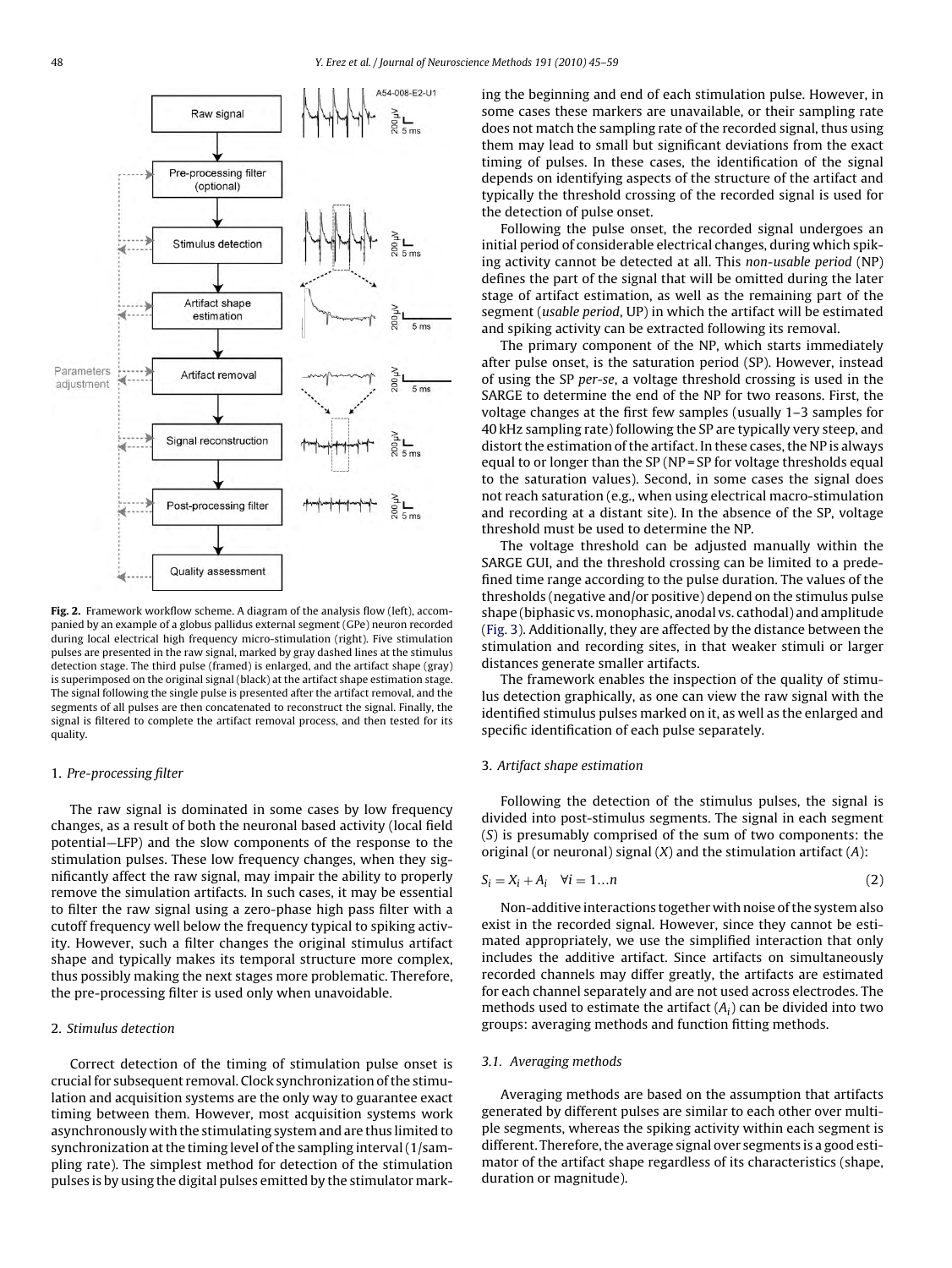<span id="page-4-0"></span>

**Fig. 3.** Stimulus detection by threshold crossing. An example of a primary motor cortex (M1) signal recorded during magnetic stimulation. In the absence of digital markers for the onset of stimulus pulses, complex shapes of artifacts can be detected using thresholds and padded zeros for the pulse onset (left horizontal line, TZ—trailing zeros) and for the artifact ending (right horizontal line, LZ—leading zeros). Gray dashed lines indicate the resulting detection of pulse onset (left) and end of FNP (right).

#### 3.1.1. Global average

The most basic averaging method is the estimation of the artifact (A) by averaging the signal over all segments [\(Wichmann, 2000;](#page-14-0)<br>Hashimate the 2003: Mentremany Instal 2005): [Hashimoto et al., 2002; Montgomery, Jr. et al., 2005\):](#page-14-0)

$$
\tilde{A} = S \tag{3}
$$

This is the fastest method in terms of computation as X is cal-<br>stad ante suce Maureuse it has account maise limitations. The culated only once. However, it has several major limitations. The most prominent limitation is the high variability between artifact shapes over time in most signals. Thus, over long periods of time the average shape does not estimate the individual shapes well. Moreover, larger artifacts, and even longer NPs, are typically seen during the first tens of pulses of stimulation compared to the remaining pulses, mostly during high frequency stimulation. Since these artifacts are very large, they might affect the estimation of all artifacts, though they only occur in a small fraction of the segments.

3.1.1.1. Average for bursts of pulses. Stimulation protocols which are comprised of bursts of pulses (see for example electrical micro-stimulation protocol 2) result in major differences between consecutive segments in each burst and a great similarity between the segments which have the same index in all bursts; i.e., the ith segment in a burst is similar over all bursts. To overcome this interburst variability, averaging may be performed for each ith segment in a burst over all bursts [\(Bar-Gad et al., 2004\).](#page-13-0)

#### 3.1.2. Dynamic average

To overcome the dynamic changes in artifact characteristics, an averaged signal can be computed for small groups of consecutive segments. Segments which are temporally close to each other typically have similar stimulation artifact shapes; therefore their averaged signal can serve as a good estimator for the artifact. For each ith segment, the artifact is estimated as the averaged signal of  $2k_w + 1$  segments (window size) at its vicinity [\(Fig. 4A](#page-5-0)–C):

$$
\widetilde{A}_i = \frac{\sum_{j=i-k_w}^{i+k_w} S_j}{2k_w + 1} \tag{4}
$$

where  $S_i$  is the *j*th segment. At the edges of the signal, where the number of segments before or after the ith segment are smaller than  $k_w$ , only the available segments are used and normalization is performed accordingly. The window size can be set manually within the SARGE GUI, and its value depends on multiple factors such as the frequency of stimulation, the total number of stimulation pulses, the variability of artifacts shapes during the stimulation train, and the required quality of the artifact-free signal. Typical values of window size are 30 for high frequency electrical stimulation of thousands of stimulation pulses (see example in [Fig. 4B](#page-5-0)) and 5 for low frequency magnetic stimulation which has a total of tens to hundreds stimulation pulses.

The dynamic average method is slower than the global average method, as it requires multiple calculations of the averaged shape (the number of pulses). The quality of estimation is less affected by changes in the artifact shape over time; however it is still limited for two main reasons: (1) when the artifacts exhibit high variability, the window size needs to be reduced, and thus the calculated average is less reliable and (2) in some cases, spikes are evident after every stimulation pulse at a precise latency (∼1 ms) relative to the stimulus onset. This perfect (100%) time-locking neuronal activity is most likely a result of direct axonal stimulation and antidromic propagation. In these cases, the shape of the spike becomes part of the average signal, and the extraction of this spiking activity becomes impossible, undermining the whole purpose of the artifact removal process. Thus, averaging methods cannot be used for the estimation of the artifacts. In other cases, where a non-precise time-locking firing is evident, probably as a result of synaptic transmission ( $\geq$ 2 ms after the pulse onset) [\(Erez et al.,](#page-13-0) [2009\),](#page-13-0) the probability of firing after each pulse is typically well below 100%, and there are jitters in the latency. The average pattern in these cases is mostly unaffected by the time-locking pattern of spiking activity allowing the usage of averaging methods.

Some variants of this method may be used, as described in the following subsections.

3.1.2.1. Dynamic average for varying lengths of segments. This variation is used when the inter-stimulus intervals are different in length (see for example electrical micro-stimulation protocol 3). In this case, only segments of the same length are considered for every calculated average; i.e., they are not necessarily consecutive. In order to use temporally close enough segments, the window size is typically reduced. The quality of artifact estimation declines due to both the smaller window size and the variability between non-consecutive segments.

3.1.2.2. Dynamic average for bursts of pulses. An improved averaging version for bursts of pulses (see Section 3.1.1.1) uses a dynamic average for each ith segment in a burst, where the average is comprised solely of  $2k_w + 1$  bursts (window size), instead of all bursts [\(Fig. 4D](#page-5-0) and E).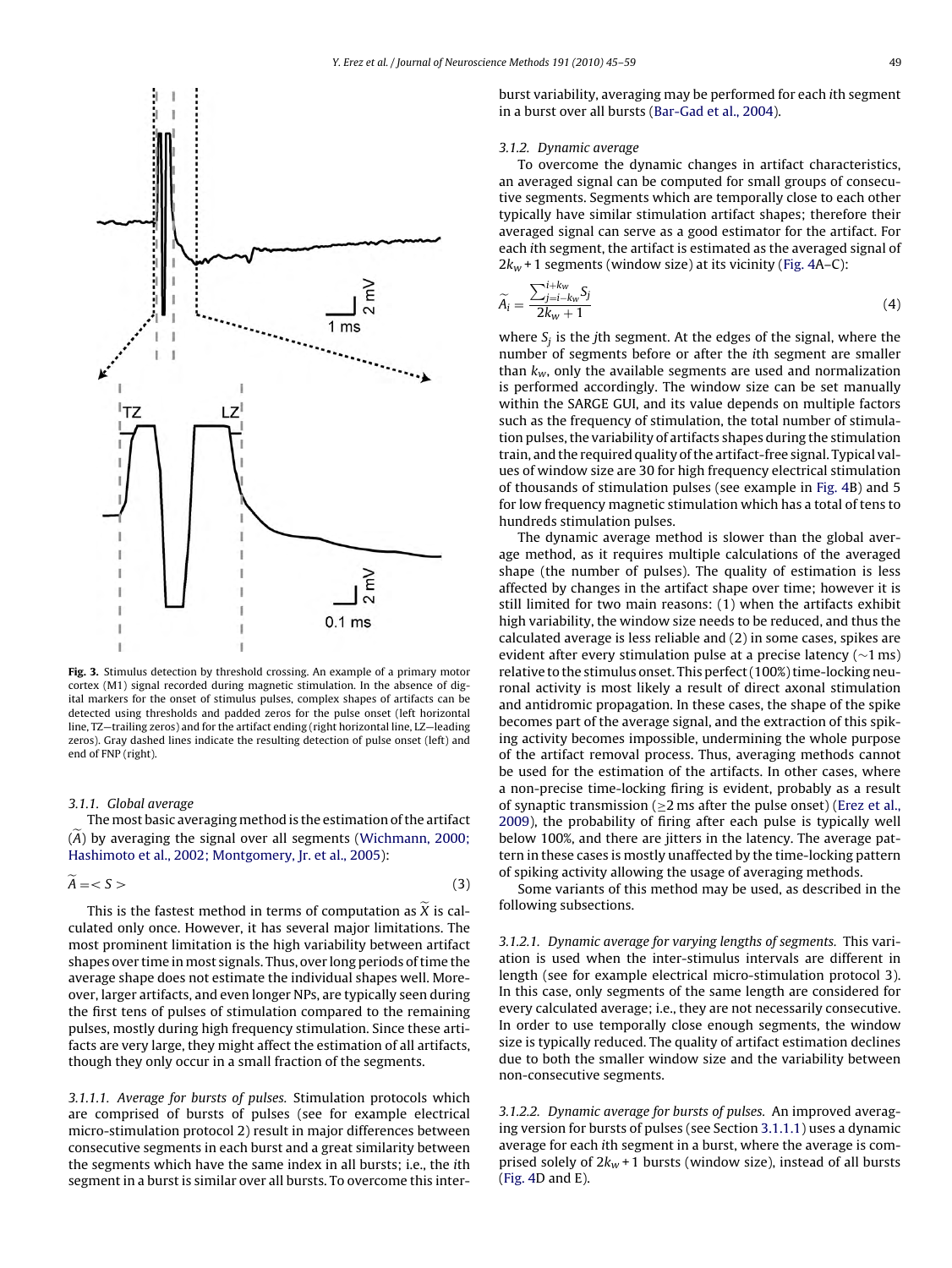<span id="page-5-0"></span>

**Fig. 4.** Stimulation artifact estimation—averaging methods. (A and B) Similar shapes of consecutive artifacts (upper figures, pulses marked by gray dashed lines) may lead to a good artifact estimation of each single pulse (bottom, raw signal in black, artifact estimation in gray) using the dynamic average method. (A) An example of an M1 neuron recorded during magnetic stimulation (window size for estimation: 10). (B) An example of a GPe neuron recorded during local high frequency micro-stimulation (window size for estimation: 30). (C) An example of another GPe neuron recorded during local high frequency micro-stimulation, showing the mean estimated artifact over the stimulation period, as calculated by the dynamic average method. The FNP (0.75 ms) was excluded from the estimation. (D and E) Estimation by dynamic average for bursts of pulses. The same neuron from B during application of bursts of stimulation is presented. (D) Two bursts of high frequency, 40 pulses each, are shown (up), displaying similar inter-burst dynamics of stimulation artifacts. (E) Enlargements of the 1st and 11th post-pulse raw segments (black and gray, respectively) from the 1st burst from D, and the estimated artifacts (dashed black and gray lines, respectively) as calculated by the dynamic average for bursts of pulses method, demonstrating the inter-burst difference in artifact shapes. (For interpretation of the references to color in this figure caption, the reader is referred to the web version of the article.)

#### 3.2. Function fitting methods

Function fitting methods are based on a separate fitting of each stimulus pulse artifact to a function or a function family, such that the fit captures the artifact shape, but not the high frequency changes which characterize the spikes. Unlike averaging methods, the artifact estimation is not based on a common artifact template for a group of post-pulse segments, but rather on a unique fitting of a function for each segment. The fit is calculated on each post-pulse segment, following the exclusion of the NP. This estimation method is used primarily when the artifact shape changes rapidly over the stimulation period, or the number of pulses is not large enough for reliable averaging. In these cases, function fitting yields more accurate estimations; however its computation time is typically much longer because of the separate calculations performed for each post-pulse segment. These methods have another advantage due to their ability to remove the artifacts when the segments between pulses are not equal in length or when they are part of bursts of stimuli; namely, they do not require specific relations between the different segments. Additionally, these methods are effective for cases in which averaging methods are impractical, such as when very similar spiking activity is evident in most of the segments, thus included in the averaged signal and incorrectly identified as artifacts.

#### 3.2.1. Exponential fit

The artifact shape is dominated by an exponential decay shape which is the outcome of the resistance–capacitance (RC) properties of multiple elements of the system. Therefore, the artifact shape may be theoretically described as the sum of exponential functions [\(Harding, 1991\):](#page-13-0)

$$
\widetilde{a_i}(t) = \sum_{j=0}^{n_e} c_{i,j} \cdot e^{-\lambda_{i,j} \cdot t} \tag{5}
$$

where  $n_e$  is the number of exponential functions, and  $c_{i,j}$  and  $\lambda_{i,j}$ are the weight coefficient and rate parameter of the *j*th exponential function in the sum of fitted function to the ith segment.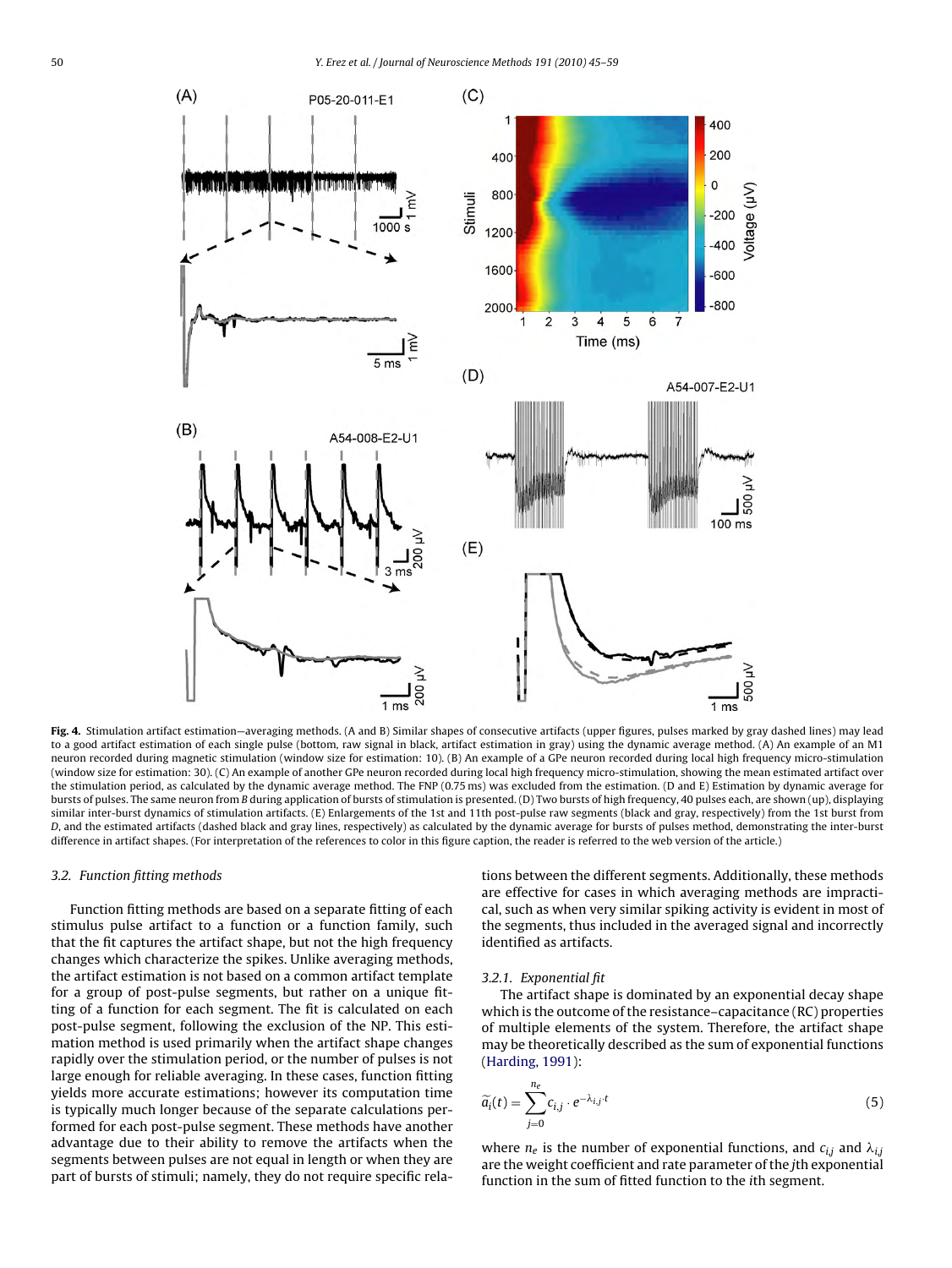

**Fig. 5.** Stimulation artifact estimation—function fitting. An example of a GPe neuron recorded during high frequency subthalamic nucleus (STN) macro-stimulation at 2 V, presenting a few consecutive stimuli (A) and a single artifact and its estimation using a 6th degree polynomial fit (B, black and gray, respectively). The time-locked response at a precise latency (spikes marked by arrows) following the stimulus pulse (marked by gray dashed lines) would be hidden when estimating the artifact using averaging (C).

The fit for each segment is minimized over the Euclidian distance between the signal and the estimated artifact:

$$
\min\left[\sqrt{\left(S_i - \widetilde{A}_i\right)^2}\right]
$$
\n(6)

3.2.2. Polynomial fit

A polynomial function can be fitted for each artifact of the form (Fig. 5):

$$
\widetilde{a_i}(t) = \sum_{j=0}^{n_p} c_{i,j} \cdot t^j \tag{7}
$$

where  $n_p$  is the degree of the polynomial functions, and  $c_{i,j}$  are the coefficients of the polynomial function fitted to the ith segment. Like the exponential fit method, the fit for each segment is minimized over the Euclidian distance between the signal and the estimated artifact. Using this estimation, no preliminary assumptions regarding the artifact shape are required, and the degree of the polynomial can be adjusted as necessary. As the degree of the polynomial increases, the fit improves and the computation time increases. Two considerations should be taken into account when choosing the degree of the polynomial functions. First, over-fitting

A variant of this method may be used when removing artifacts for low frequency stimulations, in which the segments between pulses are long and the artifacts comprise only a small fraction of the segment. A polynomial function is then fitted to the beginning of the segment, rather than to the whole segment. The length of the segment for which the polynomial is fitted can be adjusted (usually 10–20 ms), and the rest of the signal in each segment is later concatenated as is.

#### 3.2.3. Local polynomial fit

A polynomial function may be dynamically fitted for subsegments in each post-pulse segment [\(Wagenaar and Potter, 2002\).](#page-14-0) The fitting process is as follows: for each sampled point  $(t_c)$  in the *i*th segment (S<sub>i</sub>), a 2w + 1 sample sub-segment ( $S_i^{t_c}$ ) around it is defined as follows:

$$
S_i^{t_c} = [s_i(t_c - w), ..., s_i(t_c + w)]
$$
\n(8)

A polynomial function is then fitted for this sub-segment:

$$
\widetilde{a}_i^{t_c}(t) = \sum_{j=0}^{n_p} c_{i,j}^{t_c} \cdot (t - t_c)^j
$$
\n(9)

where  $n_p$  is the degree of the polynomial functions, and  $c_{i,j}^{tc}$  are the coefficients of the polynomial function fitted to the sub-segment. The fit for each sub-segment is minimized over the Euclidian distance between the sub-segment signal and the estimated subsegment artifact. Finally, the value at each point  $t_c$  is estimated based on this fit:

$$
\widetilde{a}_i(t) = \widetilde{a}_i^t(t) \text{ for } t = t_c \tag{10}
$$

At the edges of each segment, in which there are not enough samples before or after  $t_c$ , a polynomial fit for a sub-segment of length  $w + 1$  only is used.

#### 3.3. Artifact estimation at the segments' edges

The signal values at the beginning and end of each segment are in some cases characterized by the large rapid electrical transients that may display as new artifacts in the processed signal. Different factors may lead to these transients, such as jitters of triggering points of the stimulation onsets. These new artifacts may be mistakenly identified as spikes during the sorting process following the artifact removal. The omission of the first few samples of the segment following the NP, termed 'Leading zeros' (LZ) and the last few samples of the segment, termed 'Trailing zeros' (TZ), usually leads to an improved estimation and may prevent the generation of these new artifacts. For each segment, the sum of NP, LZ and TZ defines the full NP (FNP), which is the part of the segment that is omitted during the estimation of the artifacts. Longer FNP may improve the quality of artifact removal, but spiking activity that might occur during that period cannot be extracted at the consequent offline spike sorting. Moreover, even spikes that only part of their action potential occurred during the FNP might be misdetected during the spike sorting process, thus resulting in an actual longer FNP, depending on the action potential length.

The LZ and TZ parameters can be adjusted during the estimation process by setting their values manually within the SARGE GUI. Typical values for LZ are 4–8 sample points (i.e., 0.1–0.2 ms at a 40 kHz sampling rate) for high frequency electrical stimulation, but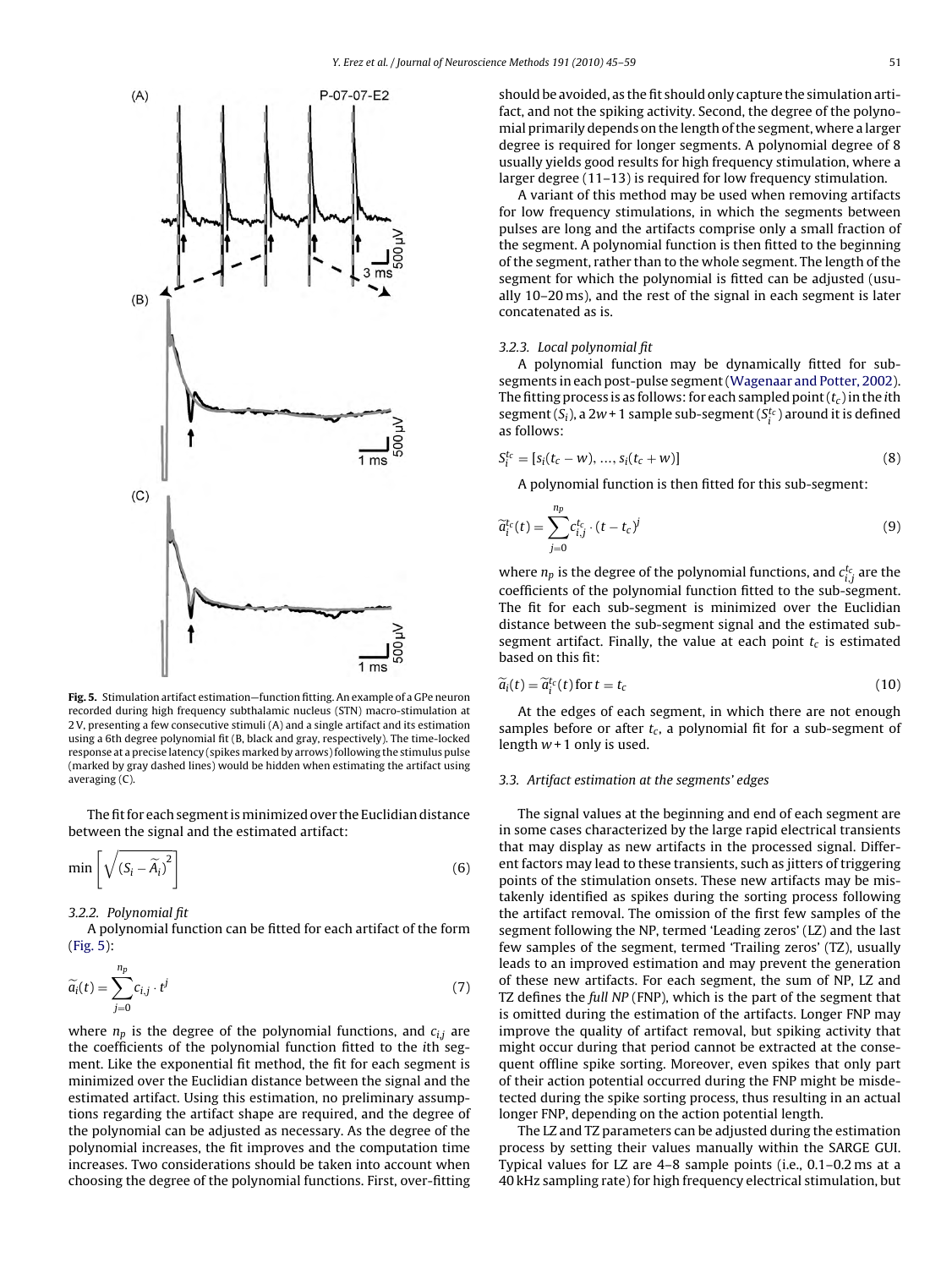in some cases (such as magnetic stimulation) values larger than 10 may be used. The TZ value is typically set to 1 (0.025 ms at a 40 kHz sampling rate), but values of 2–3 may be used in some cases. For magnetic stimulation, the typically used TZ value is 5 (0.125 ms at a 40 kHz sampling rate), and may be larger than 10 in some cases.

The graphical tools of the SARGE enable the user to view the result artifact-free signal and assess its quality and the generation of new artifacts. However, in some cases the generation of these artifacts cannot be prevented completely, and their identification as spikes mostly depends on the consequent offline spike sorting process.

# 4. Stimulation artifact removal

Given the estimation of each stimulus artifact and regardless of the estimation method, the artifact in each segment is removed by subtraction:

$$
\tilde{X}_i = S_i - \tilde{A}_i \quad \forall i = 1...n
$$
\n(11)

where  $S_i$  is the original signal of the *i*th segment, and  $\tilde{X}_i$  is the artifact-free signal of the ith segment. Following the subtraction, the artifact-free signal is composed of separate segments of the estimated neurophysiological activity (Fig. 6A–C).

The SARGE framework provides graphical tools for viewing the segmented original and artifact-free signals. At this stage, the quality of the artifact-free signals is assessed at the segment level by visual inspection by the experimenter or by various statistical measures (see below for details in the quality assessment section).

#### 5. Signal reconstruction

The next stage in the process is reconstruction of the signal by concatenating the artifact-free segments into a continuous signal. Two main problems must be dealt with at this stage. First, the segments following artifact removal are shorter than the original segments that were separated by the stimulus pulse onset since they do not include the FNP. Second, the signal values at the end of one segment and at the beginning of the next segment are not necessarily (and actually, in most cases are not) the same. A simple solution for these problems is a naïve point-to-point linear interpolation, from the last point in the nth segment to the first point in the  $n+1$ th segment (Fig. 6D and E). It is important to note that this may alter multiple properties of the signal such as its spectral content; thus, more advanced solutions are required in some cases.

#### 6. Post-processing filter

The concatenation of the segments inserts artificial components because the intervals between the segments at the FNP are filled to preserve the timing of the spiking activity as in the original signal. Therefore, the signal following the concatenation may include low frequency elements (Fig. 6E and F). A zero-phase high pass filter is used to remove these low frequency artificial changes. The filter inevitably changes the signal and the embedded spike shapes within it. However, since such a filter is typically used before offline spike sorting, it is not an exceptional alteration within this context. Filtering is the last stage in the artifact removal process, after which the signal is subjected to final quality assessment.

#### 7. Quality assessment

The quality of the resulting artifact-free segments and continuous signal is assessed using a battery of tools supplied by the framework, for both subjective and objective assessment. Following the assessment, the parameters of any of the stages in the



**Fig. 6.** Stimulation artifact removal, signal reconstruction and filtering. (A) Raw signal (black) and stimulation pulse detection (dashed gray) of seven consecutive pulses, recorded from a GPe neuron during local high frequency micro-stimulation. (B) Division of the signal into segments. (C) The artifact-free segments. (D) An enlargement of the 2nd and 3rd segments, showing the linear interpolation during the reconstruction of the signal. Stimulus pulse detection is indicated by dashed gray line. (E) The reconstructed signal (gray) and the same signal following filtering (black) using a 200 Hz four-pole Butterworth filter. (F) Zoomed out view of the same signal, demonstrating the need for filtering. Throughout the figure: gray dashed lines indicate pulses of stimulation.

process may be adjusted. The whole artifact removal process, or parts of it, is then performed again, until acceptable results are achieved.

# 7.1 Subjective assessment of artifact removal

The resulting signal is viewed, and can be superimposed on the original signal and/or marked with the stimulus pulse onset. The aim of this subjective view is to assess the ability to extract spiking activity out of the signal, with minimal interference from stimulus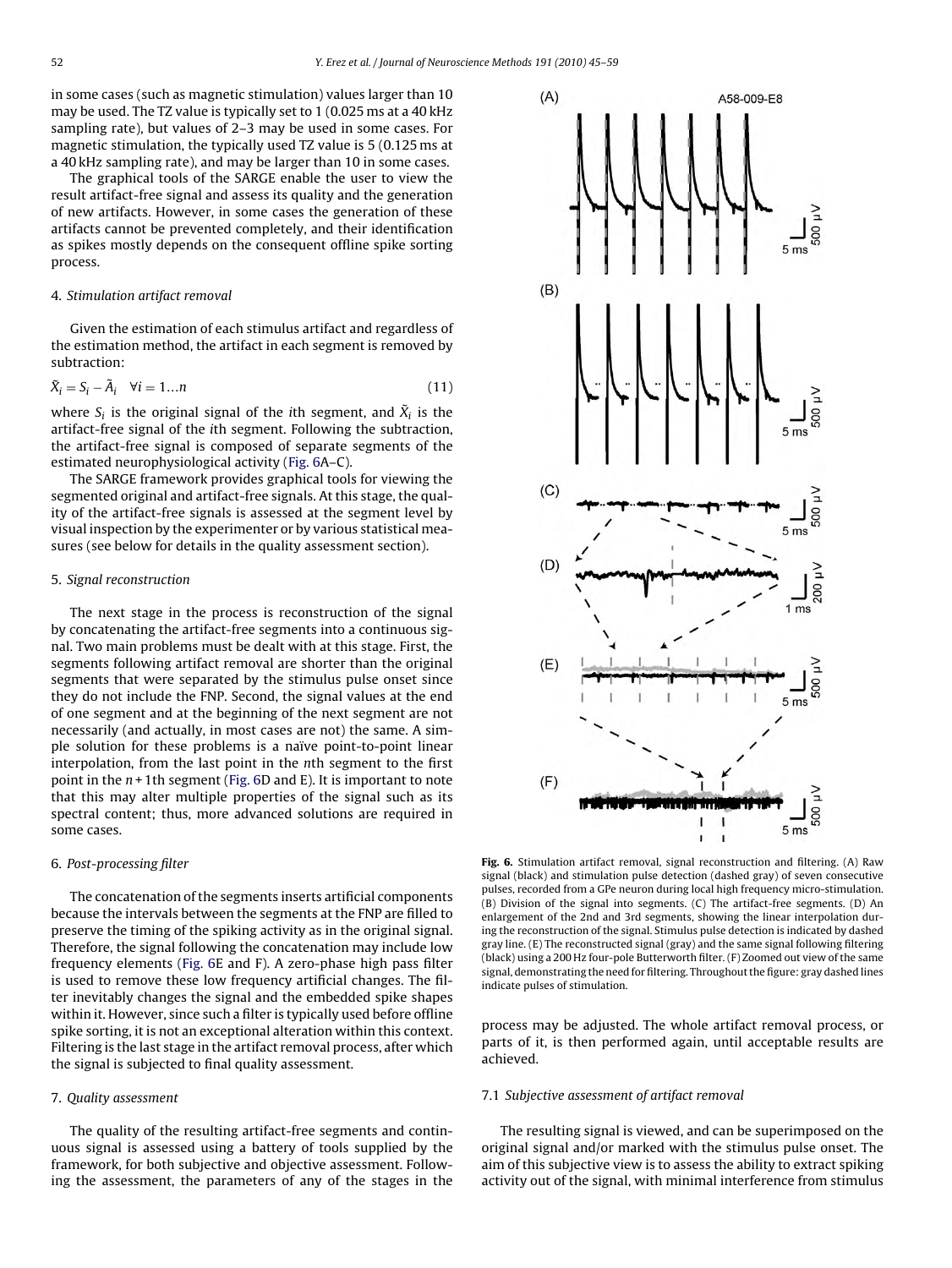artifact residuals. Problematic suppression of artifacts is in many cases reflected as large transients in the artifact-free signal at the frequency of stimulation (Fig. 7A). Usually, such transients appear in parts of the signal where the artifacts were not stable over time, or where relatively large artifacts occurred. In these cases, the individual segments in these parts are viewed, and the artifact removal process is corrected by adjusting parameters (Fig. 7B).

Other tools provide the experimenter with the ability to assess the neuronal response to stimulation. If the recorded neuron is large enough relative to the background activity, a threshold can be used to roughly identify its spikes, and a peri-stimulus-time histogram (PSTH) can be generated, showing whether the neuron tends to fire at a specific latency following the stimulus pulse (time-locked response). In other cases, all or part of the artifact-free segments



**Fig. 7.** Quality assessment. (A and B) An artifact-free signal recorded from a GPe neuron during local high frequency micro-stimulation, using 4 samples of LZ (A) which results in less than optimal artifact removal, and using 12 samples of LZ (B) which drastically improves the removal of the artifacts. The artifacts were removed using the dynamic average method; the signal at the bottom is a zoomed-in view of the upper signal. (C) Segmented artifact-free signal of the same neuron aligned to the stimulus onset. Segments of 150 consecutive pulses are superimposed, demonstrating the time-locked response to stimulation.

can be presented, aligned to the stimulus onset (Fig. 7C). Using this presentation, a time-locked response can be observed, as the spikes are concentrated around a specific latency relative to the pulse onset. These tools provide a preliminary assessment of the neuronal activity.

#### 7.2 Objective criteria for artifact removal

To quantify the quality of the artifact removal process for a given signal, we have developed several measures.

- 7.2.1 Segments' FNP distribution—During the FNP, spiking activity cannot be identified. The FNP varies between different types of stimulations, and is affected by a variety of parameters, such as the pulse duration and amplitude, the capacitance of the acquisition device, the distance between the stimulation and recording sites, etc. Generally, the optimal situation is to have FNPs as short as possible. However, increasing the number of leading zeros, which directly leads to the lengthening of the FNP, is commonly used to overcome problematic artifacts that cannot be estimated properly. Therefore, in most cases there is a trade-off between a short FNP and a satisfactory removal of the artifacts. The distribution of the FNPs over the segments of the signal can be used as part of a battery of quality measurements, where smaller mean and median values of the distribution indicate better performance and skewed distributions indicate problematic artifact suppression of a subset of the segments [\(Fig. 8A](#page-9-0) and D).
- 7.2.2 Distribution of root mean square (RMS) of signal segments—RMS can be calculated for each segment on the difference between the raw segment and the estimated artifact, after exclusion of the FNP:

$$
RMS_i = \sqrt{\frac{(S_i - \hat{A}_i)^2}{l_i}}
$$
\n(12)

where  $l_i$  is the number of samples in the *i*th segment.

The distribution of the RMS values of the signal segments is a measure of quality of the artifact estimation, where smaller mean and median values indicate better artifact removal and skewed distributions indicate problematic artifact suppression of a subset of the segments [\(Fig. 8B](#page-9-0) and E).

7.2.3 Distribution of peak-to-trough (PTT) difference—The values of the first few samples of each artifact-free segment following the FNP are usually the most indicative of the quality of estimation, as the largest deviations from the artifact occur at these points. The peak-to-trough difference of the ith segment is defined as follows:

$$
\Delta \text{PTT}_i = abs[\max[x_i(1), \ldots, x_i(m)] - \min[x_i(1), \ldots, x_i(m)]]
$$
 (13)

where  $x_i(1), \ldots, x_i(m)$  are the first m (window size) samples in the ith artifact-free segment following the FNP. Smaller values indicate better estimation, as can be assessed using the  $\triangle$ PTT distribution and its mean and median ([Fig. 8C](#page-9-0) and F).

#### Export data and metadata

Following the completion of the artifact removal process, the data and metadata can be exported for further analysis and use. The data include the artifact-free signal, the stimulation pulses onsets and the FNP of all segments. The metadata include all the parameters used within the SARGE application during the removal process.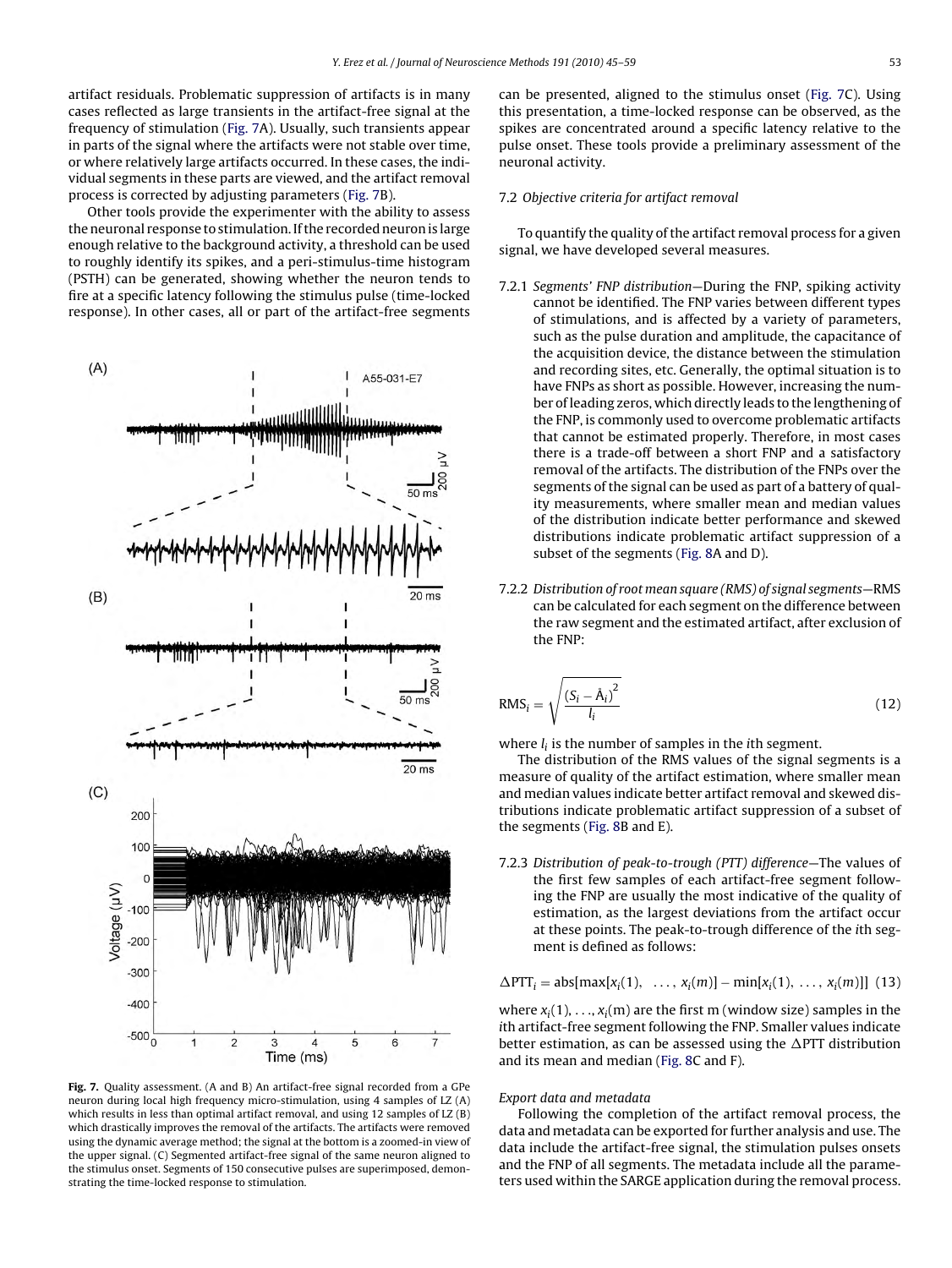<span id="page-9-0"></span>

Fig. 8. Objective criteria for artifact removal. Segments' FNP (A and D), RMS (B and E) and  $\Delta$ PTT (C and F) distributions of a GPe neuron recorded during local high frequency (135 Hz) micro-stimulation, for artifact removal using dynamic average with 6 and 24 LZ, respectively. Throughout the figure: black and gray dashed lines indicate mean and median of distributions, respectively. The removal of artifacts using 6 LZ yields unsatisfying results, where the use of 24 LZ improves the process results. The increase in the number of LZ is reflected in the larger values of FNP, and in the smaller values of RMS and  $\Delta$ PTT. The narrow distributions of FNP indicate similar FNPs over the session's stimulus pulses.

The SARGE software is extensible, thus the exported data can be customized.

# Validation of artifact removal quality

To validate the quality of artifact removal techniques presented in this study, we conducted three assessment-studies. Unlike the quality assessment tools, the validation studies are not part of the framework itself.

1. FNP distributions of experimental data—We calculated the FNP distributions of populations of recorded neurons during different types of stimulation used in this study: electrical micro- and macro-stimulation andmagnetic stimulation ([Fig. 9\).](#page-10-0) All neurons went through the process of stimulation artifact removal and the resulting artifact-free signals were assessed by the experimenter as high-quality and passed the criteria in terms of the ability to correctly identify spiking activity. The FNPs over the population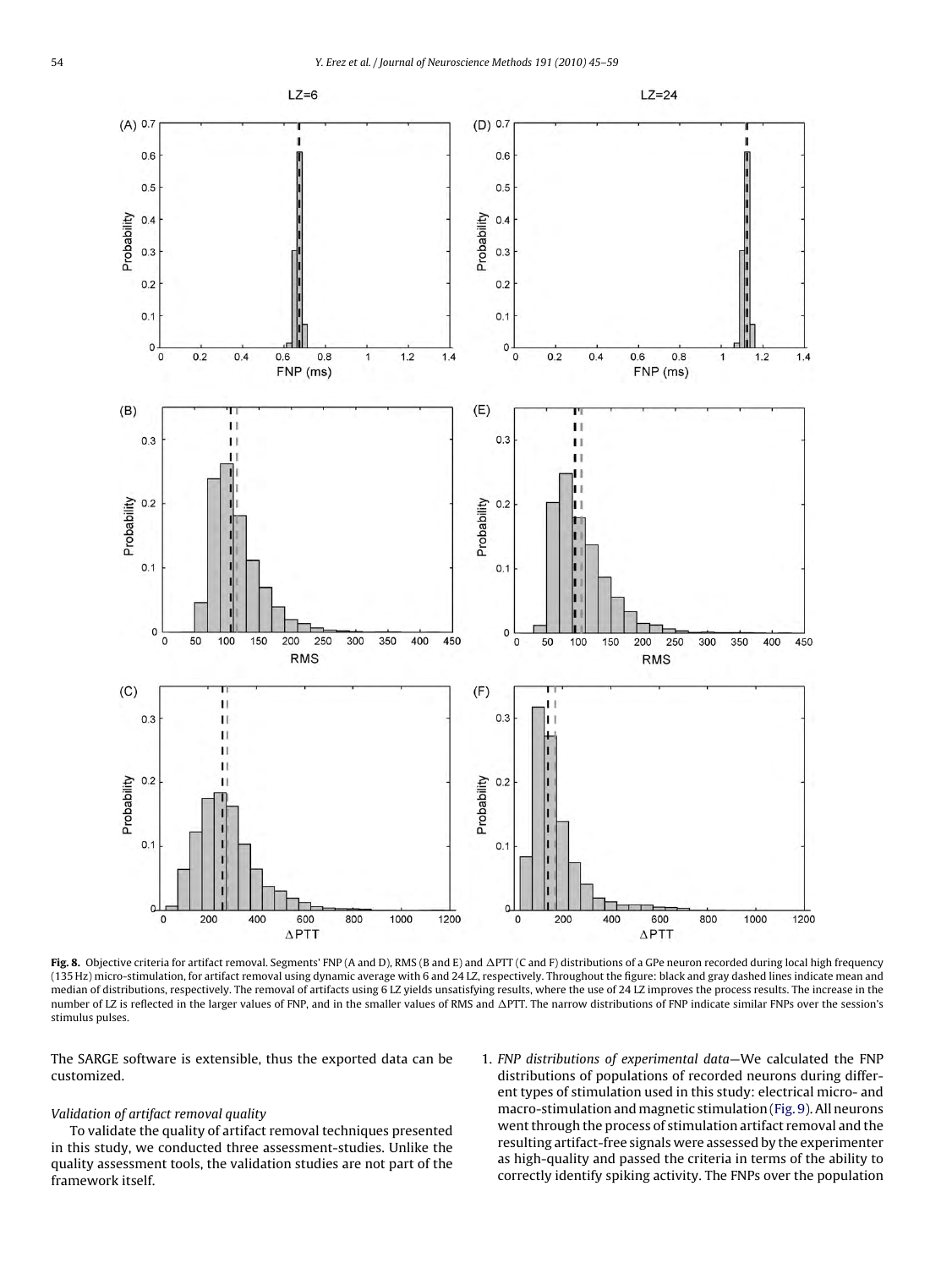<span id="page-10-0"></span>

**Fig. 9.** Assessment of artifact removal over population. (A) FNP distribution for a population of pallidal cells recorded during pallidal high frequency (135 Hz) electrical micro-stimulation. Black and gray dashed lines indicate mean and median of distribution, respectively. (B) Box plot of FNPs distributions for a population of pallidal neurons recorded during pallidal high frequency (135 Hz) electrical macrostimulation. (C) Box plot of FNPs distributions for a population of M1 neurons recorded during magnetic stimulation at 0.5 Hz.

provide an indication of the accuracy of the estimation methods used in the framework.

- 2. Experimental data assessment—We used a recorded signal with background unit activity [\(Moran and Bar-Gad, 2010\)](#page-14-0) and no identifiable single units, and characterized its statistical properties before and during stimulation. We used this type of signal in order to avoid a distortion of signal characteristics as a result of the effect of stimulation on spiking activity. Optimal removal of artifacts should result in similar characteristics of the signal during stimulation compared to its pre-stimulation baseline properties. We used two measures to characterize the signal based on the distribution of the signal values and the spectral properties of the signal.
- a. Distribution of signal values. Two distributions were constructed, before and during stimulation. Improper removal of artifacts resulted in high and low signal values seen as long tails of the distribution during stimulation, compared to the distribution of signal values before stimulation. To assess these tails, we calculated lower and upper significance bounds on the distribution of values before stimulation ( $\alpha$  = 0.01%). The percentages of values in the distribution during stimulation that crossed these significance bounds were then calculated, where smaller percentages represent shorter tails of the distribution, implying better artifact removal.
- b. Spectral analysis. Improper removal of artifacts yields large transients of signal values in the vicinity of each pulse, resulting in enhanced power at the frequency of stimulation. Two power spectral density (PSD) functions of the recorded signal were calculated, before and during stimulation. The total power of the PSD functions, before and during stimulation, in a 10 Hz window size around the frequency of stimulation was calculated, and the ratio between them was used to assess the artifact removal. This measure requires elimination of power grid activity (50/60 Hz); therefore it is not suitable for stimulation frequencies around this base frequency.

These measures were calculated for signals that were generated using different artifact estimation methods and/or parameters, and were then used to validate the artifact removal process as assessed subjectively by a human expert experimenter. [Fig. 10](#page-11-0) shows an example of an artifact-free signal processed using a varying number of LZ. Large transients are evident in the signal traces when using small values of LZ, and these transients disappear when increasing the number of LZ, indicating better artifact removal as could be assessed by the experimenter [\(Fig. 10A\)](#page-11-0). This subjective assessment is reflected in the measures of the distribution of the signal values [\(Fig. 10B\)](#page-11-0) and in the spectral analysis [\(Fig. 10C](#page-11-0) and D), thus validating the quality of the artifact removal process. The improved artifact removal as a result of the increased number of LZ is traded-off with a lengthening of the FNP at the expense of the UP.

3. Combined experimental and simulated data assessment—Artificially generated artifacts were arbitrarily inserted into a signal of a neuron that was recorded offstimulation [\(Fig. 11A](#page-12-0), see Materials and Methods, 'Simulated data' section, for details). The artificial artifacts were based on estimated artifacts recorded during electrical micro-stimulation. The time constant of the exponential decaying part  $(\tau)$  and the sine function cycle parameter  $(\lambda)$  of the artifact were manipulated, thus creating different levels of variability between artifacts ([Fig. 11B](#page-12-0)). The variable artifacts appeared either in a random order or sorted along the stimulation period to simulate the slowly changing artifact shapes over time, which are typically evident in recorded data. The artifacts were consequently removed using different methods and parameters, and the resulting signals were compared to the original signal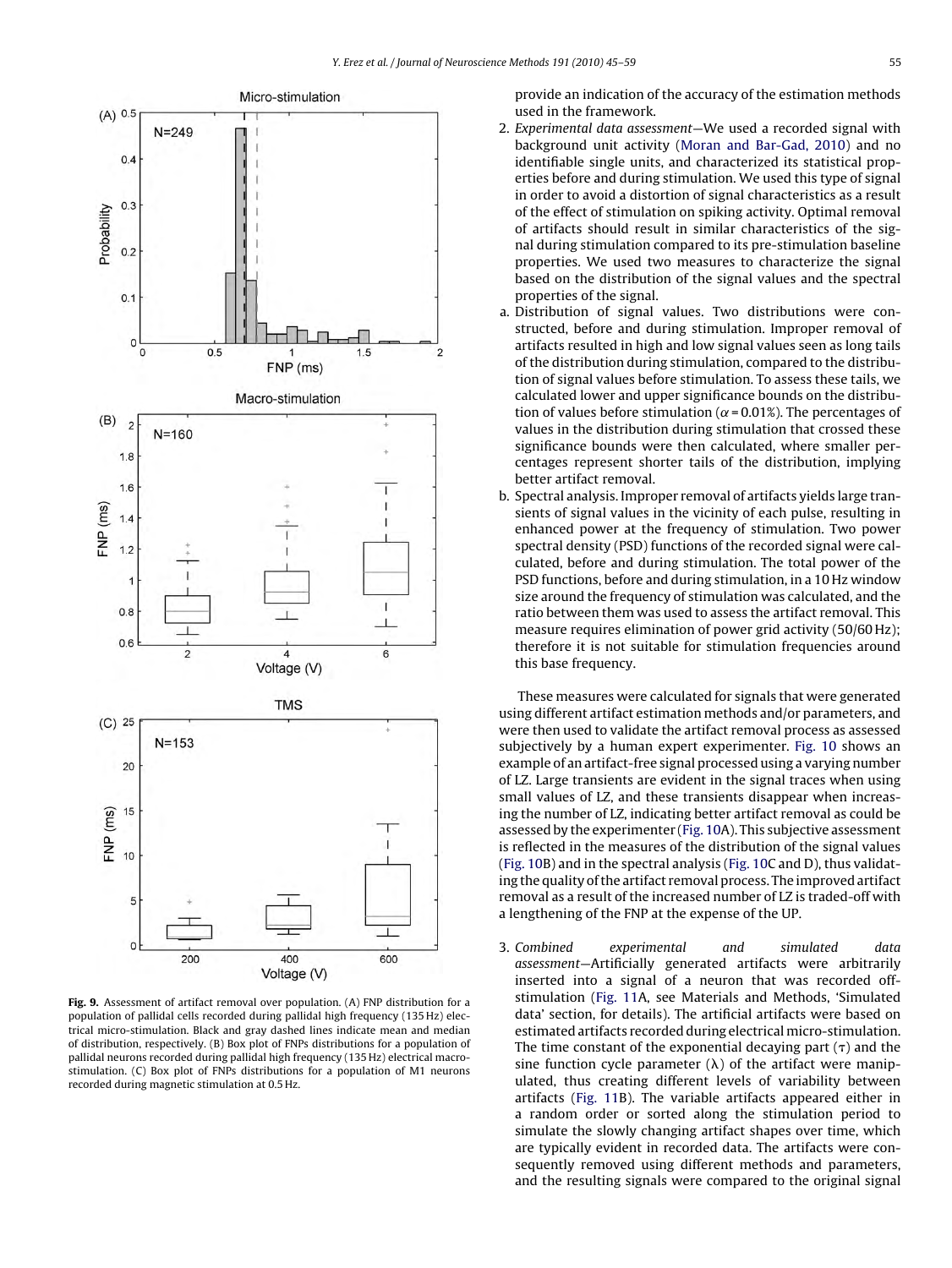<span id="page-11-0"></span>

Fig. 10. Validation using a spike-free signal. Artifacts were removed from a signal recorded from the globus pallidus internal segment (GPi) during GPe high frequency (135 Hz) electrical micro-stimulation with no spiking activity to validate the artifact removal process. (A) Examples of the signal before and during stimulation, following the removal of the artifacts using the dynamic average fitting method and a four-pole Butterworth high pass (60 Hz) filter are presented. The number of LZ was manipulated to achieve a higher quality of removal. Using 1 or 3 LZ yielded high frequency large transients at the frequency of stimulation, which were abolished when using 6 LZ. (B) The percentages of the signal value distribution during stimulation that crossed the threshold significance upper and lower bounds ( $\alpha$  = 0.01%) of the value distribution before stimulation, as a function of the number of LZ. (C) Power spectral density functions during stimulation. (D) The ratio between the power at the 130–140 Hz band during and before stimulation as a function of the number of LZ. (For interpretation of the references to color in this figure caption, the reader is referred to the web version of the article.)

before the artificial insertion of stimulation artifacts. The same measures (distribution of values and spectral analysis) were used for this comparison [\(Fig. 11C](#page-12-0) and D). Artifacts with low variability were removed successfully by the three estimation methods, as reflected in the low percentages of significancebound crossings and low values of the PSD power ratio around the stimulation frequency. However, increasing the variability between the artifacts resulted in the failure of the 'Global average' method and yielded different results for the two other methods tested. When the artifacts varied slowly over time (when temporally close artifacts had similar shapes), the 'Dynamic mean' method, which captures the average artifacts over small consecutive groups, was able to successfully remove the artifacts. This method however failed to properly remove the artifacts when the same artifacts were randomized with low similarity between consecutive artifacts. The 'Polynomial fit' method, which fits a function to each segment separately, does not depend on the variability between artifacts or the similarity between consecutive ones, and could successfully remove the artifacts in all data conditions. The estimation methods differed from each other not only in their ability to successfully remove

different types of artifacts, but in their computation time as well ([Fig. 11E\)](#page-12-0).

# **4. Discussion**

In this manuscript, we presented SARGE, a generalized framework for the removal of artifacts resulting from electrical and magnetic stimulation. The framework provides a generic infrastructure for a multi-stage semi-automatic artifact removal process, starting from a raw signal, through the detection of the stimulus pulses, the estimation of the artifacts, their removal and the reconstruction of the artifact-free signal. The framework provides a wide range of methods for the estimation of the artifacts and the adjustment of relevant parameters, as well as graphical tools and objective measures for quality assessment of the result signal.

This framework is an efficient and effective environment for the artifact removal process. On one hand, stimulation artifacts share similar characteristics; therefore the same building blocks and processing stages can be used for all of them. On the other hand, the artifacts of each signal, even from simultaneously recorded channels, are different from each other, and therefore a semi-automatic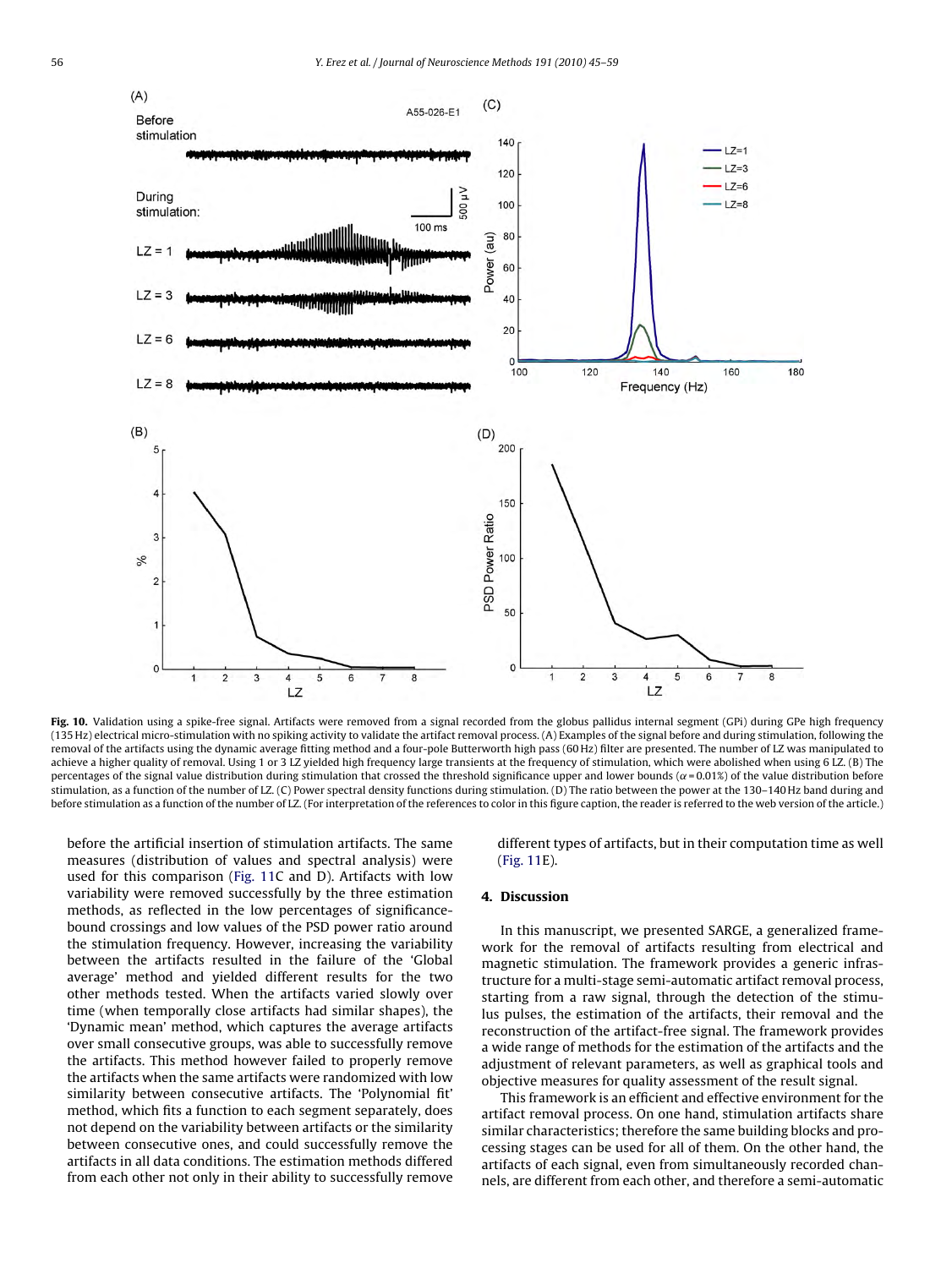<span id="page-12-0"></span>

Fig. 11. Validation using a combined experimental-simulated signal. Artificially generated artifacts were inserted into a recorded signal and were then removed using three different methods: 'Global average', 'Dynamic average' and 'Polynomial fit'. The degree of variability between artifacts was manipulated, as well as the similarity of shapes between consecutive artifacts ('Low var', 'High var sorted'—slowly changing artifacts, and 'High var unsorted'—randomized artifacts). (A) An example of a raw trace from a recorded signal before (top) and after (bottom) the insertion of the artifacts. (B) Examples of the artifacts that were inserted into the signal, aimed at mimicking biphasic artifacts generated by high frequency electrical micro-stimulation. (C) Percentages of post-artifact removal signal value distribution that crossed the upper and lower threshold significance bounds ( $\alpha$  = 0.01%) of the raw signal value distribution. (D) The ratio between the PSD power values at the 130-140 Hz band during stimulation compared to the raw signal. (E) Computation time required for the different stimulation artifact estimation methods, as calculated on the simulated data. (For interpretation of the references to color in this figure caption, the reader is referred to the web version of the article.)

process rather than a fully automatic one is essential. Moreover, it can cope with varying degrees of difficulty in artifact removal which mainly depend on the shape and amplitude of the artifacts. These are affected by the distance between the recording and stimulation electrodes, the impedance and shape of electrodes, etc.

Some of the methods for artifact estimation used in this study are based on existing methods ([Harding, 1991; Wichmann, 2000;](#page-13-0) [Wagenaar and Potter, 2002; Hashimoto et al., 2002; Montgomery,](#page-13-0) [Jr. et al., 2005\)](#page-13-0) while others are novel. All the methods were generalized to handle different stimulation protocols and customized to common scenarios. The framework generates a generic workflow while combining automatic "objective" algorithms with human based "subjective" observation and settings. Moreover, this framework constitutes an innovative concept in regards to the artifact removal process, and marks a shift from "algorithm" and "data" centric approach to a "workflow" centric approach. The

process is generalized at multiple levels. First, the framework is used for the removal of artifacts resulting from different types of stimulation such as electrical micro- and macro-stimulation and magnetic stimulation. Second, the framework enables the use of different artifact estimation methods for the same signal and the comparable inspection of the resulting artifact-free signal. Third, the experimenter is provided with tools for quality assessment of the resulting signal, including the option to adjust parameters to obtain better results. Finally, the framework provides an encapsulated workspace for the multi-stage process of artifact removal in which the experimenter can easily and conveniently start the process, go through all its stages, and finally perform quality assessment on the resulting signal.

The wide range of estimation methods makes it possible to tailor the most suitable method for a given signal based on the artifact shapes and the stimulation protocol pattern. The estimation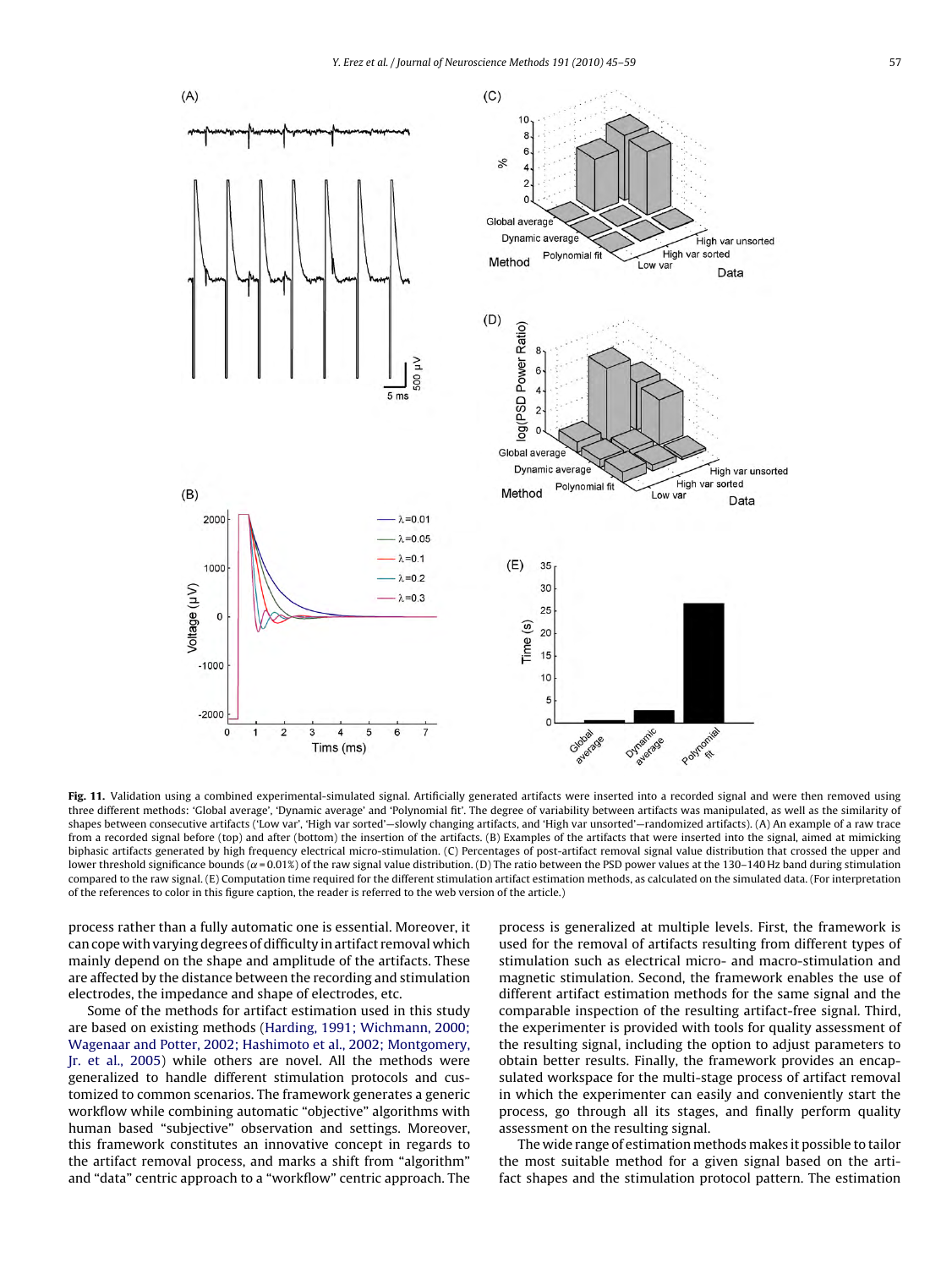# <span id="page-13-0"></span>**Table 1**

Performance of artifact shape estimation methods.

| Estimation method                               | Computation<br>time | Changes in artifacts shape<br>throughout stimulation | Suitability for bursts of<br>stimulation | Suitability for non-fixed<br>inter-stimulus intervals |
|-------------------------------------------------|---------------------|------------------------------------------------------|------------------------------------------|-------------------------------------------------------|
| Averaging methods                               |                     |                                                      |                                          |                                                       |
| Global average                                  | $++$                | --                                                   |                                          |                                                       |
| Average for bursts of pulses                    | $++$                | $- -$                                                |                                          |                                                       |
| Dynamic average                                 |                     |                                                      |                                          |                                                       |
| Dynamic average for varying lengths of segments | $\ddot{}$           |                                                      |                                          |                                                       |
| Dynamic average for bursts of pulses            |                     |                                                      |                                          |                                                       |
| Function fitting methods                        |                     |                                                      |                                          |                                                       |
| Exponential fit                                 |                     |                                                      |                                          |                                                       |
| Polynomial fit                                  |                     |                                                      |                                          |                                                       |
| Local polynomial fit                            | --                  |                                                      |                                          |                                                       |

Computation time: ++ very fast, + fast, − slow, −− very slow.

Changes in artifacts shape throughout stimulation: + rapid dynamic changes, − slow dynamic changes, −− no changes.

Suitability for bursts of stimulation:  $+$  yes and  $-$  no. Suitability for non-fixed inter-stimulus intervals: + yes and − no.

method and parameters which are used for a recorded signal also depend on the familiarity of the experimenter with the specific data and similar data sets. The accuracy of artifact shape estimation can be enhanced, but at a cost of greater manual time for parameter setting or computation time. These considerations, summarized in Table 1 and exemplified in [Fig. 11,](#page-12-0) should be taken into account when choosing a method of estimation. Averaging methods, which are the fastest, are usually chosen when the artifacts are similar to each other. Function fitting methods, which fit a different function for each segment, require longer computation time, and usually yield better results when the artifacts change rapidly during the stimulation period. However, for complex shapes of artifacts which change dynamically, these methods might be the only ones that can yield accurate enough artifact estimation. Overall, methods with a relatively good accuracy/time ratio, such as dynamic averaging and polynomial fit, are the most commonly used. The total time it takes to remove artifacts from a record depends on two main factors. The first is the actual computation time, limited by the computer hardware. The second factor is the operations performed by the human experimenter, including data observation and parameters setting. Other factors that affect the total time of artifact removal include the duration of the recording, the number of stimulation pulses, the complexity of artifacts, the estimation method which was used, the required quality of artifact-free signal, etc. Roughly, for a skilled experimenter, it may range from less than a minute for a signal with standard artifacts up to over ten minutes in some cases of non-standard artifacts.

The framework provides a set of graphical tools for the assessment of the quality of the artifact-free signal, as well as objective comparable quantitative measures. The objective measures provide a good estimation of a successful process of artifact removal. However, there is no clear-cut answer to the key question what constitutes good removal. In other words, assessment measures can be used to compare methods operating on the same signal, but do not generalize well to provide normalized and absolute values. Despite considerable efforts, none of the objective measures was found appropriate to assess the goodness of the artifact-free signal in terms of its ability to extract the spiking activity during subsequent offline sorting procedures. Therefore, though an automatic process for artifact removal from multiple signals is the fastest way to handle the stimulation artifacts problem, especially for large data sets, the subjective assessment of a human observer cannot be replaced and is a necessary for complementary verification of successful artifact removal.

The concept of a framework-based artifact removal is novel and stems from the widespread use of stimulation in neurophysiology studies, including different types of stimulation types and patterns. This has raised the need for a generic solution to the artifact removal problem that can replace the specific solutions that have been suggested for special cases. This solution is part of a more general trend of neurophysiology research, in which transitions from single-case to integrated-based solutions are introduced to deal with the rapidly increasing types and amounts of data and software applications. For example, many spike offline sorting algorithms were originally introduced to handle different types of data, and later have been encapsulated in a generic graphical user interface that can support a wide range and variety of types of data (e.g., Plexon OFS). Other examples include NeuroML, which is used for the representation of neurons for modeling purposes and NueroShare, which is used for handling file formats from different software programs. From this perspective, the framework presented in this study is a step towards a generic solution for the stimulation artifact removal problem, and parallels the growth of stimulation-based studies in the field of neurophysiology research.

#### **Acknowledgements**

This study was supported in part by Israel Science Foundation (ISF) grant (1000-05), ISF Converging Technologies grant (1698-07) and Ministry of Health (MOH) grant (3-4033).

#### **References**

- Bar-Gad I, Elias S, Vaadia E, Bergman H. Complex locking rather than complete cessation of neuronal activity in the globus pallidus of a 1-methyl-4 phenyl-1,2,3,6-tetrahydropyridine-treated primate in response to pallidal microstimulation. J Neurosci 2004;24:9410–9.
- Benabid AL, Pollak P, Gross C, Hoffmann D, Benazzouz A, Gao DM, et al. Acute and long-term effects of subthalamic nucleus stimulation in Parkinson's disease. Stereotact Funct Neurosurg 1994;62:76–84.
- Brown EA, Ross JD, Blum RA, Yoonkey N, Wheeler BC, DeWeerth SP. Stimulusartifact elimination in a multi-electrode system. IEEE Trans Biomed Circuits Syst 2008;2:10–21.
- Carlson JD, Cleary DR, Cetas JS, Heinricher MM, Burchiel KD. Deep brain stimulation (DBS) does not silence neurons in subthalamic nucleus in Parkinson's patients. J Neurophysiol 2010;103:962–7.
- Dostrovsky JO, Levy R, Wu JP, Hutchison WD, Tasker RR, Lozano AM. Microstimulation-induced inhibition of neuronal firing in human globus pallidus. J Neurophysiol 2000;84:570–4.
- Erez Y, Czitron H, McCairn K, Belelovsky K, Bar-Gad I. Short-term depression of synaptic transmission during stimulation in the globus pallidus of 1-methyl-4-phenyl-1,2,3,6-tetrahydropyridine-treated primates. J Neurosci 2009;29:7797–802.
- Harding GW. A method for eliminating the stimulus artifact from digital recordings of the direct cortical response. Comput Biomed Res 1991;24:183–95.
- Hashimoto T, Elder CM, Okun MS, Patrick SK, Vitek JL. Stimulation of the subthalamic nucleus changes the firing pattern of pallidal neurons. J Neurosci 2003;23:1916–23.
- Hashimoto T, Elder CM, Vitek JL. A template subtraction method for stimulus artifact removal in high-frequency deep brain stimulation. J Neurosci Methods 2002;113:181–6.
- Heffer LF, Fallon JB. A novel stimulus artifact removal technique for high-rate electrical stimulation. J Neurosci Methods 2008;170:277–84.